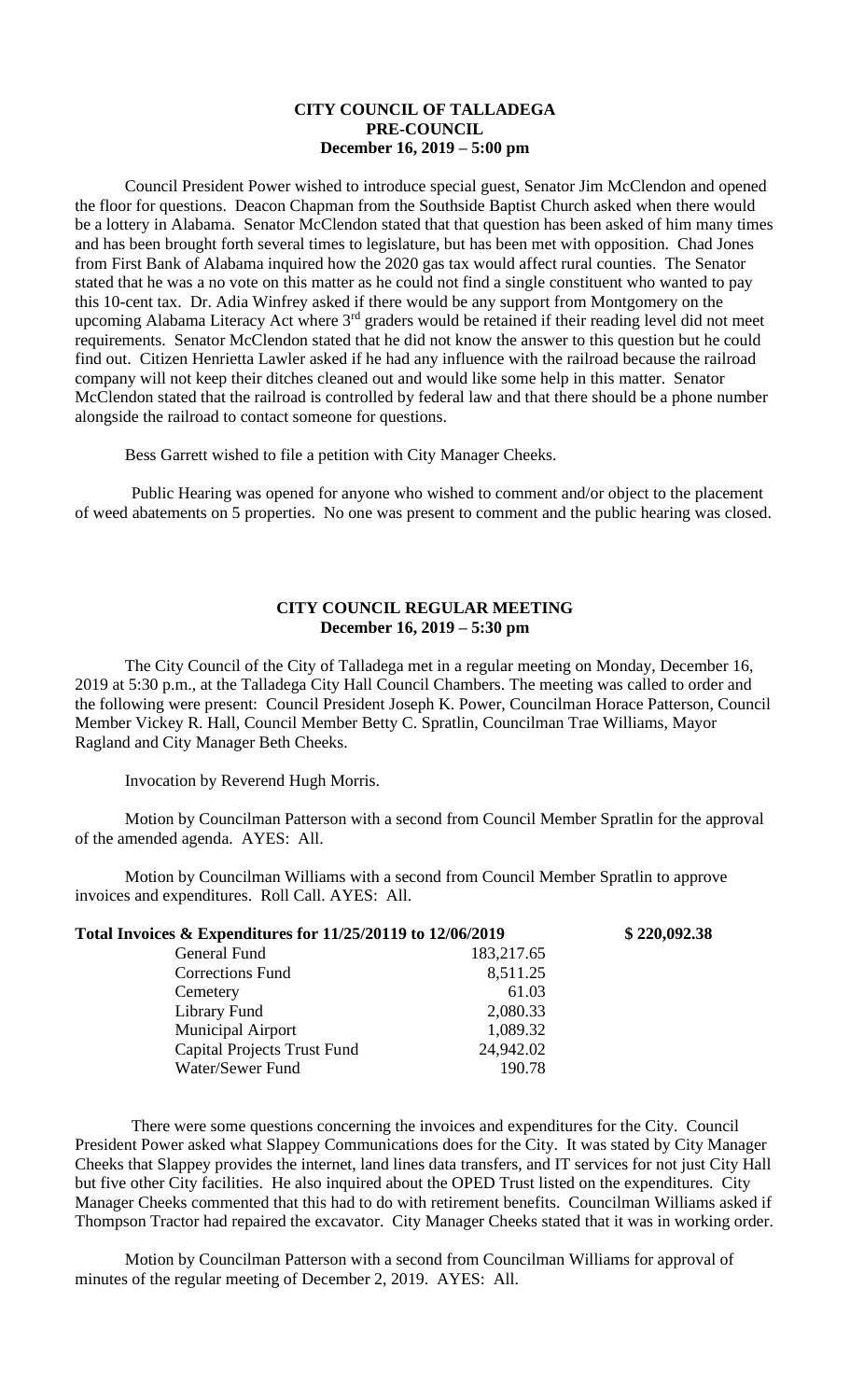Motion by Councilman Williams with a second from Councilman Patterson for the approval of Cay Davis' application to the Heritage Hall Commission. AYES: All.

Brought before the Board was a contribution request from the Talladega High School Varsity Girls Basketball Team. The amount requested was \$2,700 to cover the cost of officials for their Thanksgiving Tournament. Motion by Councilman Patterson for the approval of the request for \$2,700 from the Talladega High School Varsity Girls Basketball Team. *No second, motion dies.*

Mayor Ragland indicated that the school board did approve of this request. Councilman Patterson stated that the information concerning this request was misrepresented in the newspaper. City Manager Cheeks commented that what appeared in the paper made it seem as if the request was a reimbursement to visitors who came to the City for the tournament. However, the request was to help cover the cost of officials during the Thanksgiving tournament. Councilman Patterson wished to thank Mayor Ragland for taking the leadership role for this request and wished to relay his support for this endeavor. Councilman Williams stated that he supports the school but did not think it was be responsible to set a precedence with this request. However, it was stated that he would gladly support this endeavor personally. There was some discussion upon this matter.

Brought before the Council was a recap of the Christmas on the Square event. Kelsey Gallahar from the City Manager's Office stated that this years Christmas on the Square was the best one yet with an estimated 8,000 people coming to the event. She also wished to thank everyone for supporting this event.

City Manager Cheeks presented to the Council the statistics for tourism in the City. It was stated that the Christmas on the Square event had visitors from Munford, Sylacauga, Bynum, Eastaboga, Oxford, Clay County, Sycamore, Lineville, Birmingham, and even as far away as New York and Puerto Rico. The Library which had 396 visitors in 2019 specifically for genealogy research and use of microfiche. Heritage Hall Museum has had over 6,000 visitors and recently hosted the Alabama State Arts Council's quarterly meeting. The Hall of Heroes in the last 16 months had 1,900 visitors. The Civilian Marksmanship Park (CMP) has had 33,000 visitors with 7,200 of them from other states and countries. It was also stated that TOP Trails had a total of 35,000 riders last year and 70% of them were from Georgia.

Dr Adia Winfrey on behalf of the Alethia House Community Wellness Prevention and the Boys and Girls Club came before the Council to disseminate to the them the desires and hopes of the City's youth. From a survey of children, there is a need for youth activities such as a skating rink and improved access to the City's recreation center.

Council President Power deferred to City Manager Cheeks concerning a presentation on the bridges within the City. It was stated that there are 17 bridges in the City and they are required by state and federal law to be inspected at least every two years. Those with weight restrictions must be inspected every year. The 9 bridges slated to be inspected this year are covered under the inspection contract with Neel-Schaffer for \$8,200 that was approved by Council. It was also stated that culverts are not required to be inspected but are monitored by City staff. Also mentioned was the needed replacement of the culvert on Willman Road before any paving could be done to that road. It is recommended that this culvert be included in the Capital Improvement Budget for 2020 in order for the road to be completed in time to be added to the next paving project.

City Manager Cheeks gave an update on the paving project stating that Bankhead, Stephen J. White Blvd., and Brome St. are almost complete with only striping needing to be done. It was also mentioned that Johnson St. was not complete and Pulliam St., Bowie St., Cooley and Cromwell almost finished. It was also stated that Mountainview would receive binder in the next few days. She also mentioned that Johnson St. would be closed tonight and tomorrow for road work.

The Council was informed that ALDOT will relocate/add and delete segments of Alabama State Route 21 and Alabama Route 77 and eliminate Alabama State Route 275. It was also mentioned that these changes would result in renumbering 150-200 businesses and residences along these roadways. City Manager Cheeks stated that ordinances would be brought forth for dedicating names for these roadways as well as speed limit and other traffic restrictions in January.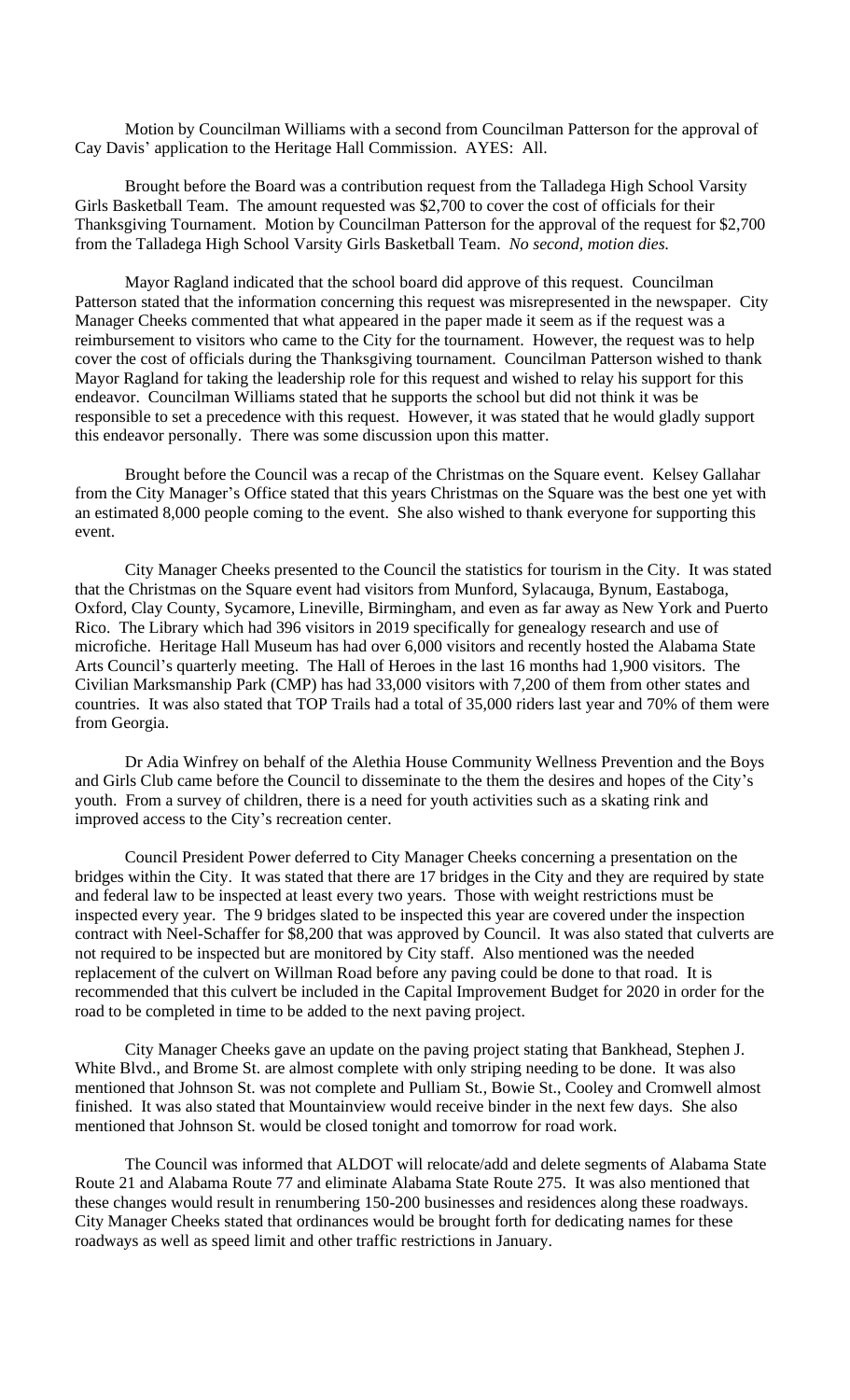Motion by Councilman Patterson with a second from Councilman Williams for the approval of alcohol license transfer (050 Retail Beer – Off Premises only and 070 Retail Table Wine – Off Premises Only) for S and R Mart located at 1600 Ashland Highway. AYES: All.

Court Clerk David Sparks came before the Council to request a salary increase for the Municipal Court Judge. It was stated that this position has not had a salary increase in over ten years. It was also mentioned that the Code of Alabama 1975 Section 12-14-33(b) dictates a general increase in the compensation of all or substantially all city employees shall be applied proportionately to the salaries of such judges. He requested that the current salary be increased 6.8% to correct the error. Motion by Councilman Patterson with a second from Councilman Williams to approve the salary increase for the Municipal Court Judge. AYES: All.

C.D. Chappell came forth before the Council to request the Council to reconsider the operation of the golf course. Mr. Chappell stated that when the golf course was operated by the City there was revenue generated. He also mentioned that the golf course was an activity not only for the senior citizens of the community but also the youth. City Manager Cheeks stated that the golf course did not generate any revenue and was costly to operate. Council Member Spratlin wished to meet in an open meeting to discuss the possibility of re-negotiating the lease of property adjacent to the golf course from Alabama Power. Motion by Council Member Spratlin with a second from Council Member Hall for communication by Council Member Spratlin and Alabama Power concerning the lease of property at the golf course. Roll Call. AYES: Council President Power, Council Member Hall, Council Member Spratlin, and Councilman Williams ABSTAIN: Councilman Patterson

City Manager Cheeks brought before the Council an ordinance which had been on the books since the 1950s regarding the cutting of grass by the property owner to the road. It was stated that the City would be enforcing this ordinance over the next few months. There was some discussion upon this matter. Reverend Hugh Morris asked if that would include mowing the drainage ditch which runs between his property and the right of way; stating that did not seem right. City Manager Cheeks stated that was the way the ordinance is currently stated. Councilman Williams commented that this would get into a gray area. City Manager Cheeks stated that the ordinance may be adjusted to be more clear.

**Resolution #4969** to assess a weed abatement lien on a vacant lot on Franklin Drive **Resolution #4970** to assess a weed abatement lien on the apartment complex on North Street **Resolution #4971** to assess a weed abatement lien on 716 Coleman Drive **Resolution #4972** to assess a weed abatement lien on the old Radio Station property **Resolution #4973** to assess a weed abatement lien on 314 Jemison Street

Motion by Councilman Patterson with a second from Councilman Williams for the approval of Resolution #4969 to #4973. Roll Call. AYES: All.

**Resolution #4974** approving the surplus of three copier/printer machines.

Motion by Councilman Patterson with a second from Council Member Spratlin for the approval of Resolution #4974. Roll Call. AYES: All.

**Resolution #4975** approving a contract with Carr, Riggs & Ingram for the audit of the 2019 fiscal year at a cost of \$65,000.

Motion by Councilman Patterson with a second from Council Member Spratlin for the approval of Resolution #4975. Roll Call. AYES: All.

**Resolution #4977** approving abatement of junk cars on Jackson St. **Resolution #4978** approving abatement of junk cars on Mallory St. **Resolution #4979** approving abatement of junk cars on 19<sup>th</sup> St. **Resolution #4980** approving abatement of junk cars on Mallory St. **Resolution #4981** approving abatement of junk cars on Mallory St.

Motion by Councilman Patterson with a second from Councilman Williams for the approval of Resolution #4977 to #4981. Roll Call. AYES: All.

Motion by Councilman Patterson with a second by Council Member Hall to approve invoices and expenditures for the Water Department. AYES: All.